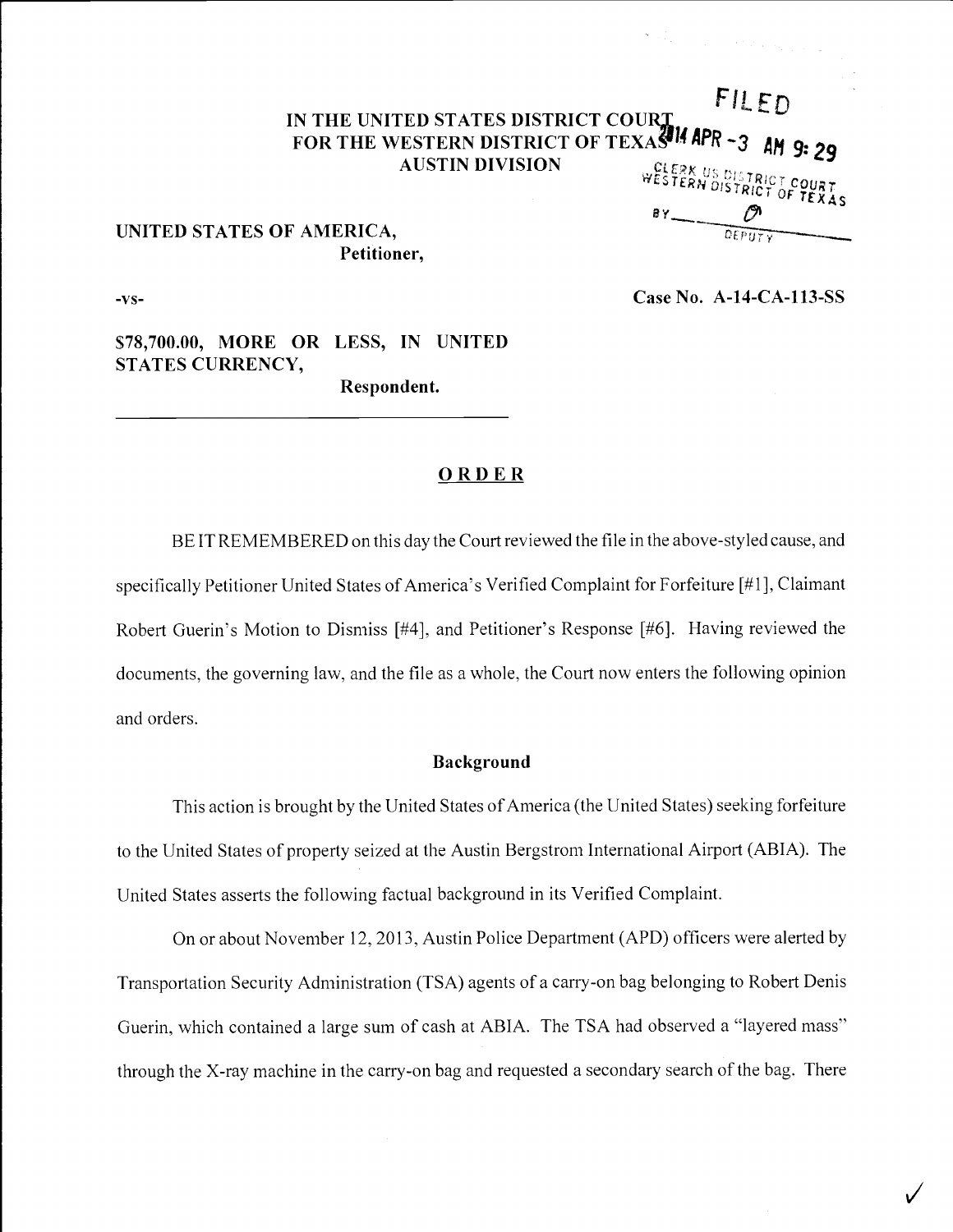were three bundles of cash located in the bag, each located in a heat-sealed plastic bag and placed into a separate manila envelope. The envelopes were stamped and addressed to Bob Guerin, 770 A Great Highway, San Francisco, California 94121.

APD officers questioned Guerin about the cash, and he told them there was approximately \$78,700.00 in the bag. He explained the money was from his company which buys and sells cars and also from his inheritance from his father who had recently died. Guerin clarified that \$60,000.00 remained from his inheritance. He also told the officers his company name was known by his name: "Bob Guerin." Guerin was unable to produce any receipts or documentation associated with the large amount of cash, and he explained the cash was bundled and in envelopes because he had originally planned to mail it to himself. He then changed his flight and decided to carry the cash with him to San Francisco. When the officer pointed out Guerin's flight was to Oakland, Guerin stated he had changed his flight information on the way to the airport and planned to buy a new ticket to San Francisco with the cash.

Due to these suspicious circumstances, the officers dispatched a drug dog to the scene to inspect the envelopes containing the cash to determine if the money contained the presence or odor of illegal narcotics. The officers told Guerin he could (a) leave to catch his flight without the money or (b) stay with the money and wait until the drug dog completed the inspection. Guerin elected to leave on his scheduled flight without the money. The officers removed the three envelopes containing the cash from the carry-on bag and returned the bag to Guerin along with a receipt for the money.

When the drug dog arrived at the scene, he was introduced to the three envelopes containing the cash, and he gave a positive alert for the presence of illegal narcotics on the envelopes. The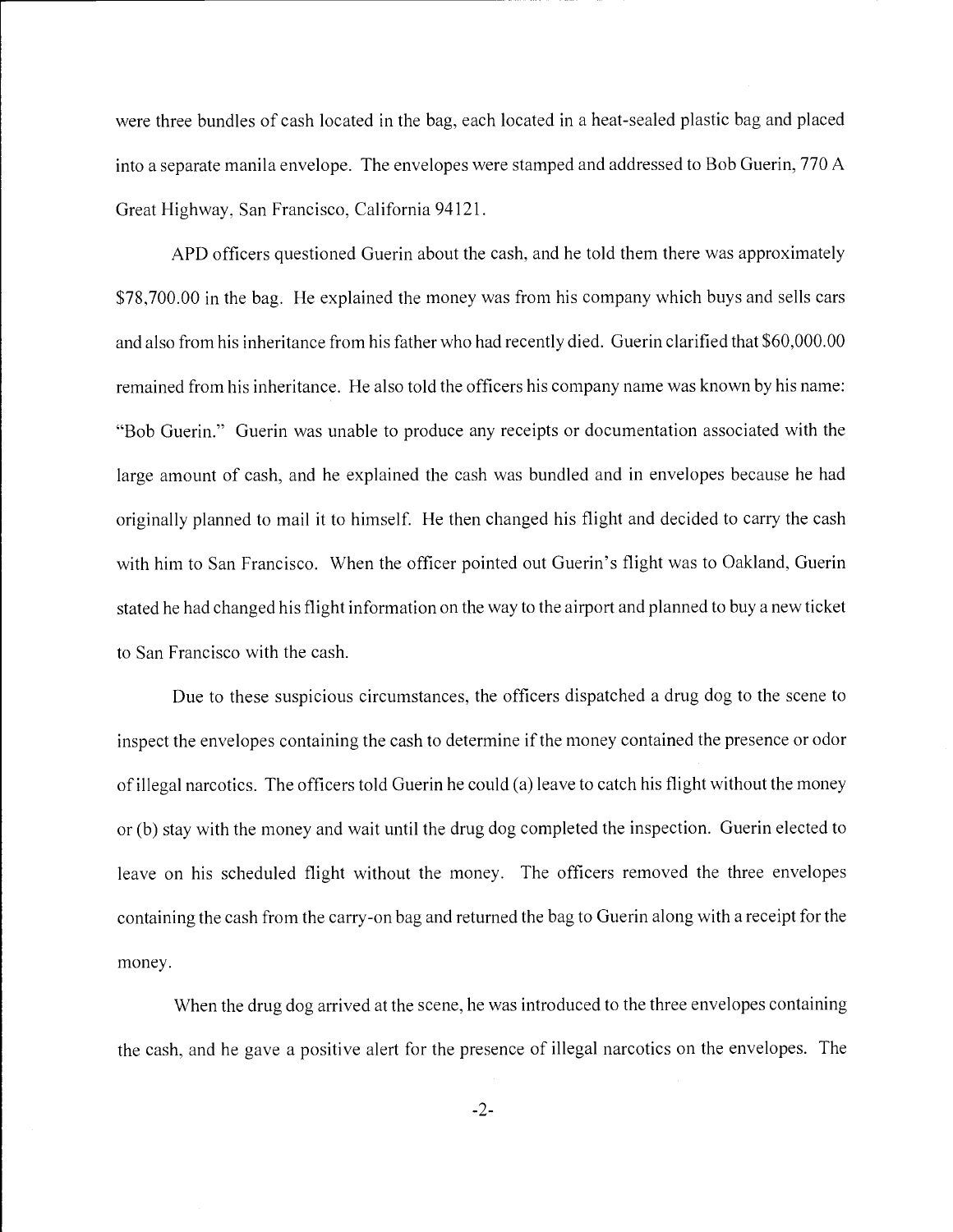envelopes were then removed to a separate and secure location to count the currency. Upon opening the vacuum-sealed bags, the officers immediately recognized a strong odor of marijuana emanating from the bags, and they recognized this smell from each of the three bags containing the cash.

In counting the money in each bag, the officers found: (1) the first envelope contained twenty-five rubber-banded bundles, totaling \$28,000.00; (2) the second envelope contained fourteen rubber-banded bundles, totaling \$36,700.00; and (3) the third envelope contained thirteen rubberbanded bundles, totaling \$13,000.00. In total the officers found \$78,700.00, more or less, in United States currency (the Respondent Property).

After querying the Texas Workforce Commission records, officers discovered Guerin had no reported income or employment. On or about January 13, 2014, IRS agents interviewed Guerin's mother, Frances Guerin, regarding Guering's allegation that \$60,000.00 of the Respondent Property constituted inheritance from his father. Frances stated she was unaware of any seizure of the Respondent Property from Guerin. To her knowledge, her son was involved in a computer business, and he would occasionally buy and sell classic cars. Frances confirmed Guerin's father (Robert P. Guerin, who was her ex-husband) had died in September 2013. While Robert P. Guerin owned a business, Frances stated that, due to his illness, the business had suffered financially in the years preceding his death. Therefore, Frances was unaware of any large sum of money given to Guerin as inheritance because the business had incurred so much debt. Frances further stated if there had been a disbursement of money from Robert P. Guerin's will, she would have been aware of it.

The United States in its Verified Complaint represents law enforcement is aware of a recent increase in the amount of high-quality marijuana being smuggled into Austin from California, and

-3-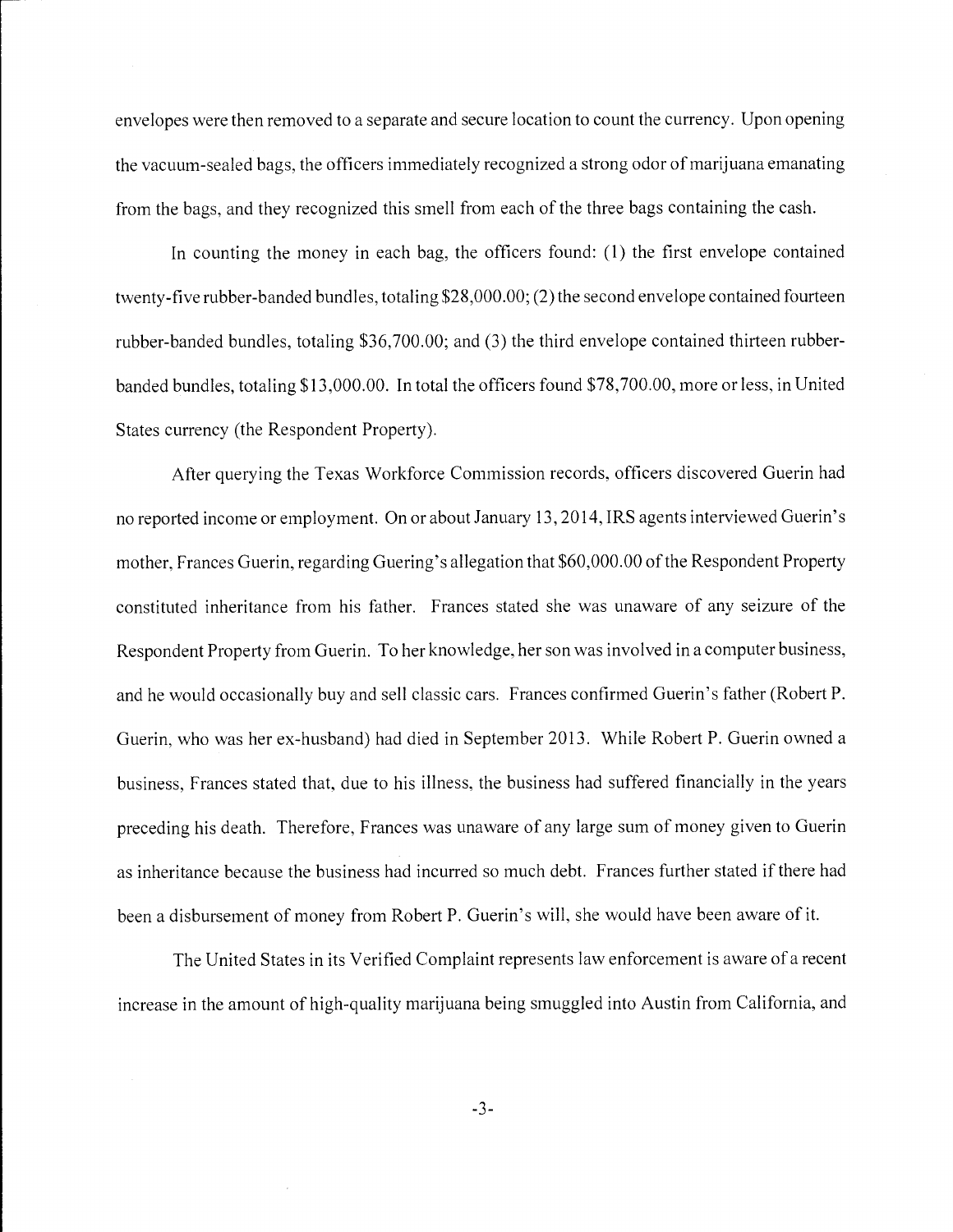law enforcement has seen an associated increase in the number of cash seizures at ABIA related to illegal narcotics trafficking from California.

Based on this information, the United States contends the facts and circumstances of this case would lead a reasonable person to believe the Respondent Property represents property involved in or used to facilitate unlawful drug crimes, given the bundling of the cash, the packaging of the cash in heat-sealed bags, the positive drug alert on the packages, the strong odor of marijuana emitted from the sealed bags, the lack of employment or earnings to support possession of such a large amount of cash, and the recent trend in drug interdiction activities, demonstrating a rise in drug and cash smuggling between Austin and California.

Based on this conclusion, the United States initiated this action, filing its Verified Complaint on February 4, 2013, because it believes the Respondent Property is subject to forfeiture pursuant to 21 U.S.C. § 881 (a)(6), arguing the Respondent Property constitutes proceeds furnished or intended to be furnished, or intended to be used to facilitate an exchange for a controlled substance in knowing violation of 21 U.S.C.  $\S$ § 801 *et seq.* 

Guerin, as Claimant, has filed a Motion to Dismiss arguing the United States did not timely file its civil forfeiture action or send written notice to all interested parties. Also, Guerin contends the Verified Complaint should be dismissed under Rule 12(b)(6) for failure allege sufficient facts to support its claim.

#### Analysis

#### I. Rule 12(b)(6) and Civil Forfeiture Pleading Standards

Federal Rule of Civil Procedure 8(a)(2) requires a complaint contain "a short and plain statement of the claim showing that the pleader is entitled to relief." FED. R. CIV. P.  $8(a)(2)$ . A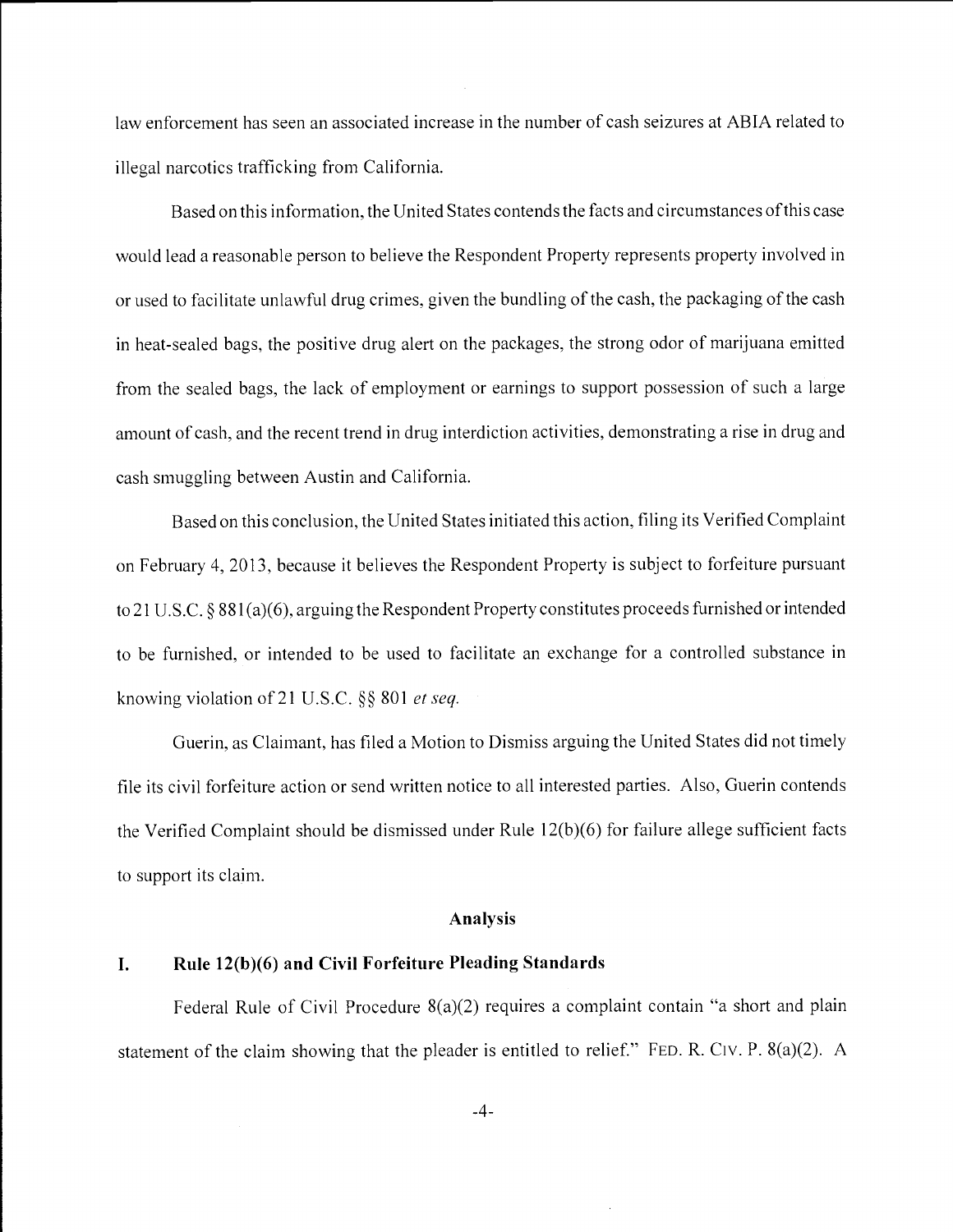motion under Federal Rule of Civil Procedure 12(b)(6) asks a court to dismiss a complaint for "failure to state a claim upon which relief can be granted." FED. R. Civ. P. 12(b)(6). In deciding a motion to dismiss under 12(b)(6), a court generally accepts as true all factual allegations contained within the complaint. Leatherman v. Tarrant Cnty. Narcotics Intelligence & Coordination Unit, 507 U.s. 163, 164 (1993). However, a court is not bound to accept legal conclusions couched as factual allegations. Papasan v. Allain, 478 U.S. 265, 286 (1986). Although all reasonable inferences will be resolved in favor of the plaintiff, the plaintiff must plead "specific facts, not mere conclusory allegations." Tuchman v. DSC Comme 'ns Corp., 14 F.3d 1061, 1067 (5th Cir. 1994). The plaintiff must plead sufficient facts to state a claim for relief that is facially plausible. Ashcroft v. Iqbal, 556 U.S. 662, 678 (2009); Bell Atl. Corp. v. Twombly, 550 U.S. 544, 570 (2007). "A claim has facial plausibility when the plaintiff pleads factual content that allows the court to draw the reasonable inference that the defendant is liable for the misconduct alleged." *Iqbal*, 556 U.S. at 678. Although a plaintiff's factual allegations need not establish the defendant is probably liable, they must establish more than a "sheer possibility" that a defendant has acted unlawfully. *Id.* Determining plausibility is a "context-specific task," that must be performed in light of a court's "judicial experience and common sense." Id. at 679. In deciding a motion to dismiss, courts may consider the complaint, as well as other sources courts ordinarily examine when ruling on Rule 12(b)(6) motions to dismiss, such as documents incorporated into the complaint by reference, and matters of which a court may take judicial notice. Tellabs, Inc. v. Makor Issues & Rights, Ltd., 551 U.S. 308, 322 (2007).

In a civil forfeiture action, the complaint must also meet the heightened pleading requirements set forth in Rule G of the Supplemental Rules for Admiralty or Maritime Claims and Asset Forfeiture Actions. Rule G(2) requires, *inter alia*, the complaint "state sufficiently detailed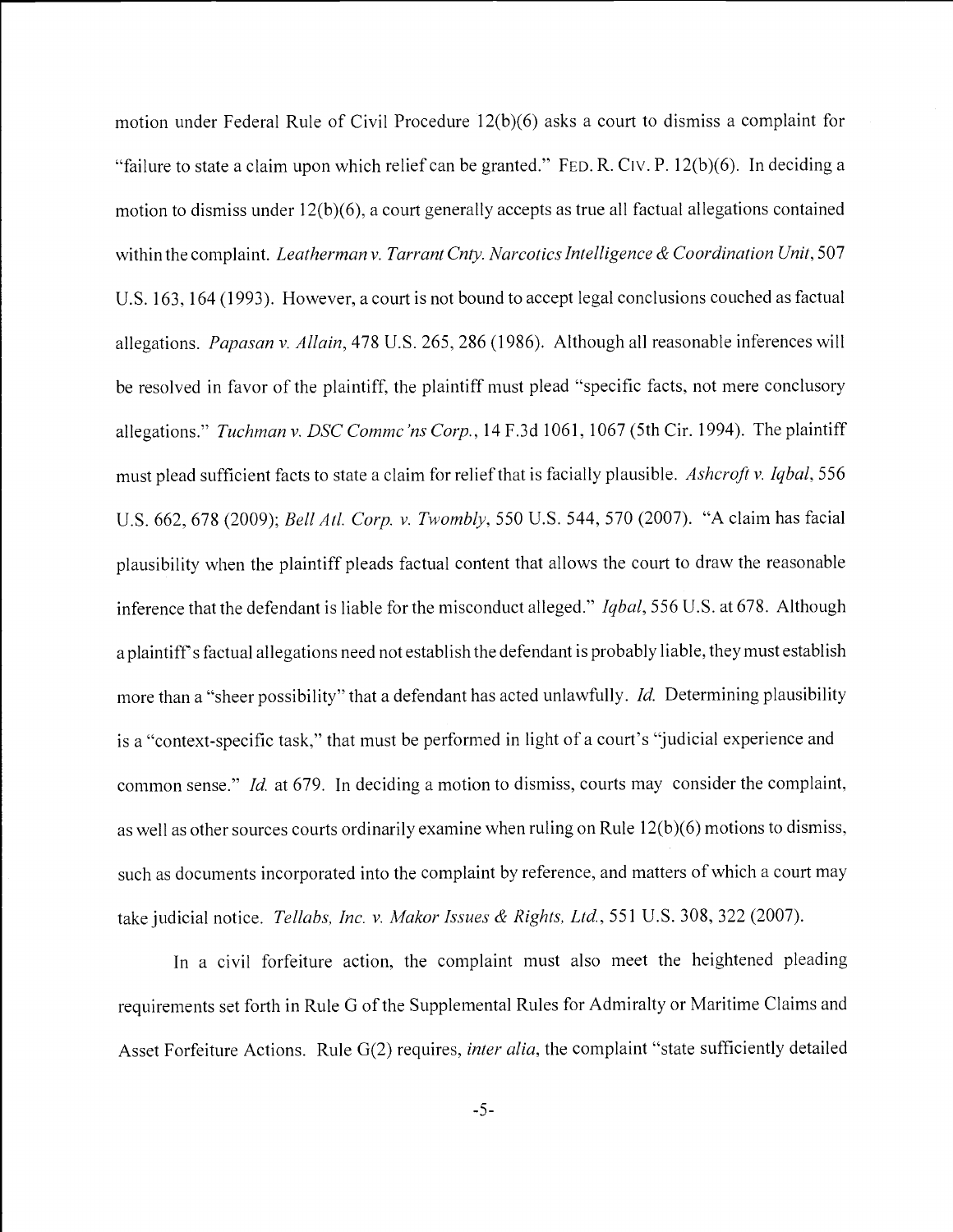facts to support a reasonable belief that the government will be able to meet its burden of proof at trial." FED. R. CIV. P., at Supp. R.  $G(2)(f)$ . Thus, the standard to be applied to a civil forfeiture complaint is more stringent than the general pleading requirements under the Federal Rules of Civil Procedure. See, e.g., U.S. v. \$49,000 Currency, 330 F.3d 371, 375 n.8 (5th Cir. 2003).

The United States is not, however, required to have sufficient evidence at the time it files its complaint to establish the forfeitability of the property. 18 U.S.C. § 983(a)(3)(D) ("No complaint may be dismissed on the ground that the Government did not have adequate evidence at the time the complaint was filed to establish the forfeitability of the property."); see also Supp. R.  $G(8)(b)(ii)$  ("In an action governed by 18 U.S.C. § 983(a)(3)(D) the complaint may not be dismissed on the ground that the government did not have adequate evidence at the time the complaint was filed to establish the forfeitability of the property. The sufficiency of the complaint is governed by Rule  $G(2)$ .").

Instead, the Government must plead "the circumstances from which the claim arises with such particularity that the defendant or claimant will be able, without moving for a more definite statement, to commence an investigation of the facts and to frame a responsive pleading." U.S. v. Mondragon, 313 F.3d 862, 865 (4th Cir. 2002) (quoting Supplemental Rule E(2)(a)).

### 1!. Application

Guerin pursues two arguments in support of his motion to dismiss: (1) the United States did not timely initiate this lawsuit; and (2) the alleged facts do not withstand 12(b)(6) scrutiny.

First, concerning the timeliness of the United States' filing, Guerin argues "[p]ursuant to Rule 18 U.S.C. Section 983 (a)( 1 )(A)(i), the government is required to file a civil forfeiture action or send written notice to all interested parties 'as soon as practicable, and in no case more than 60 days after the date of seizure." Claimant's Mot. Dismiss [#4], at 1 (quoting 18 U.S.C.  $\S$  983(a)(1)(A)(i))).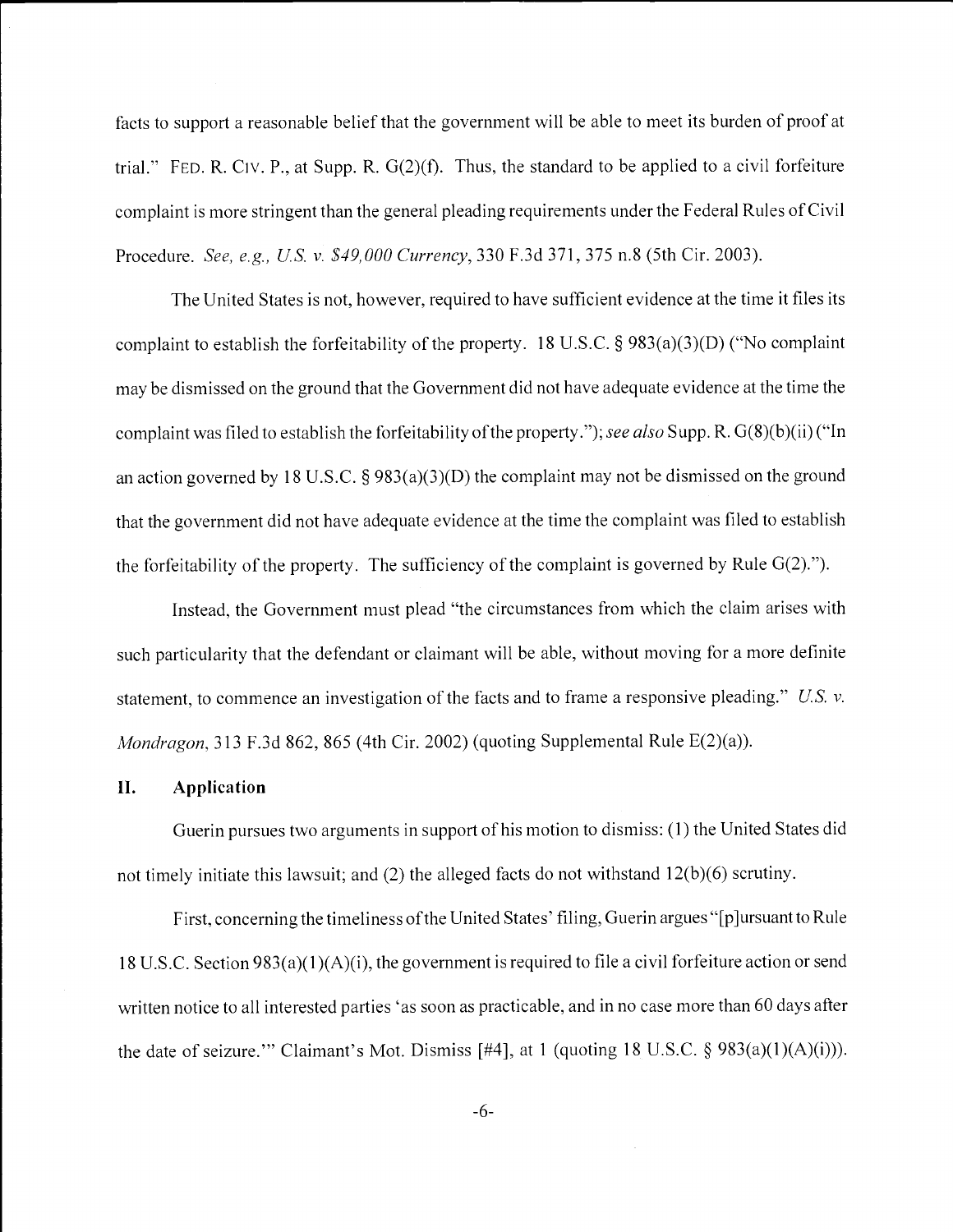Because the date of seizure in this case was November 12, 2013, and the Notice of Complaint for Forfeiture is dated February 4, 2014 (eighty-four days after the seizure), Guerin contends the United States has failed to comply with the filing rules. Moreover, Guerin points out the signature on the Notice is dated as "sent" on February 11, 2014 (ninety-one days after the seizure), and the Notice was not actually sent out until February 19, 2014 (ninety-nine days after the seizure).

Guerin is incorrect. As the United States points out in its Response, the 60-day notice deadline in 18 U.S.C. § 983(a)(1)(A)(i)) does not apply to civil judicial forfeiture actions like the instant case, but rather to nonjudicial civil forfeiture proceedings. Section 983 sets forth the procedures and deadlines for the United States to commence a nonjudicial (i.e., administrative) forfeiture action. The statute provides, in relevant part:

Except as provided in clauses (ii) through  $(v)$ , in any nonjudicial civil forfeiture proceeding under a civil forfeiture statute, with respect to which the Government is required to send written notice to interested parties, such notice shall be sent in a manner to achieve proper notice as soon as practicable, and in no case more than 60 days after the date of seizure.

<sup>18</sup>U.S.C. § 983(a)(1)(A)(i) (emphasis added). Thus, in order to administratively forfeit property, the United States must send notice to interested parties within 60 days of seizure.

Section  $983(a)(1)(A)(i)$  does not apply where the United States elects to seek *civil judicial* forfeiture, as in this case, or criminal judicial forfeiture. See Celata v. U.S., 334 F. App'x 801, 802 (9th Cir. 2009) (holding deadlines under  $\S$  983(a)(1)(A)(i) apply only where the government commences a nonjudicial forfeiture proceeding); see also Chaim v. U.S., 692 F. Supp. 2d 461, 466 (D.N.J. 2010) (same); U.S. v. Assets Described in "Attachment A", No. 6:09-CV-1852-ORL-28GJK, 2010 WL 1893327, at \*6 (M.D. Fla. May 11, 2010) (same); Langbord v. U.S. Dep't of Treasury, 645 F. Supp. 2d 381, 389 (E.D. Pa. 2009) (same); STEFAN D. CASELLA, ASSET FORFEITURE LAW IN THE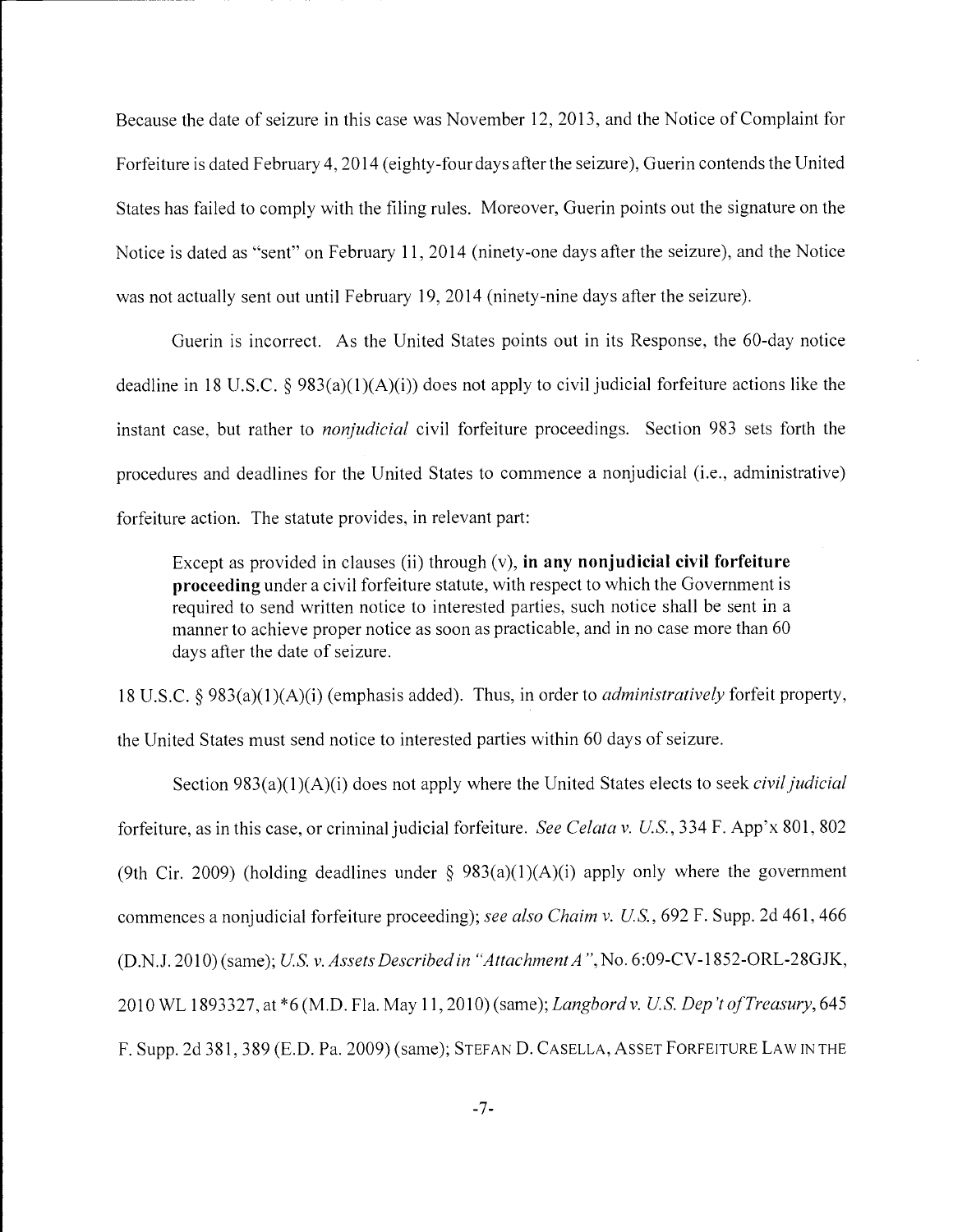UNITED STATES  $\S$  7-4(h)(1) (2d ed. 2012) (explaining  $\S$  983(a) "contains no deadline governing when the Government must commence judicial forfeiture proceedings if there is no preceding administrative forfeiture"). $<sup>1</sup>$ </sup>

In the instant case, the United States did not pursue administrative forfeiture proceedings; instead, the United States proceeded directly to a civil judicial action. Therefore, Guerin's reliance on the time limit provided in § 983(a)(1)(A)(i) is misplaced, and the Court rejects the 60-day deadline urged by Guerin. The Court also notes this action was commenced within the DOJ's recommended 150-day deadline. Guerin's motion to dismiss is DENIED with respect to his argument concerning the timeliness of the United State's filing of this action.

Second, Guerin seeks dismissal of the action because "there are no facts which have been presented to this Claimant, which would form a basis to provide relief to Petitioner." Claimant's Mot. Dismiss [#4], at 2. Beyond this conclusory statement, Guerin provides nothing in support of his argument. Moreover, the Court concludes the United States has pleaded sufficient factual allegations to meet pleading standards.

Taking the United States' alleged facts as true, they would lead a reasonable person to believe the Respondent Property represents property involved in or used to facilitate unlawful drug crimes, given the bundling of the cash, the packaging of the cash in heat-sealed bags, the positive drug alert on the packages, the strong odor of marijuana emitted from the sealed bags, the lack of employment or earnings to support possession of such a large amount of cash, and the recent trend in drug interdiction activities, demonstrating a rise in drug and cash smuggling between Austin and

<sup>&</sup>lt;sup>1</sup>The author further explains in 2007 the U.S. Department of Justice (DOJ) issued a policy providing that a case<br>should be filed within 150 days of seizure if the case could have beenhandled administratively. See CASELLA, FORFEITURE LAW IN THE UNITED STATES AT § 7-4(h)(1).